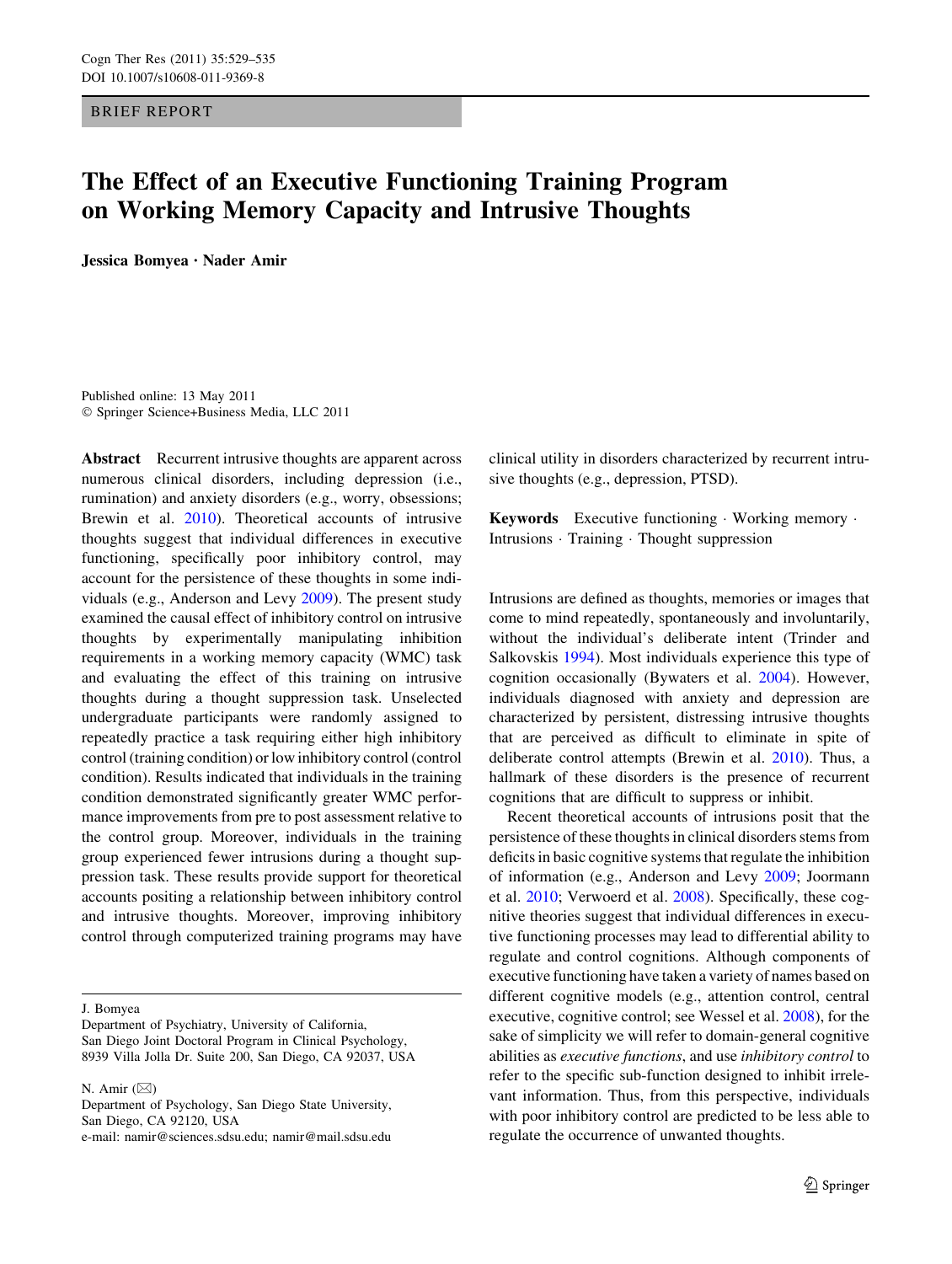<span id="page-1-0"></span>Empirical data support these theoretical models. A number of disorders characterized by recurrent intrusive cognitions also demonstrate inhibitory control deficits (e.g., depression, Gohier et al. [2009](#page-5-0); PTSD, Falconer et al. [2008\)](#page-5-0). Moreover, performance on tasks requiring inhibitory control is associated with frequency of intrusive thoughts (e.g. Verwoerd et al. [2008](#page-6-0); Wessel et al. [2008](#page-6-0)). Few studies have evaluated the role of specific types of inhibitory processes in the context of intrusive thoughts. However, inhibitory control specifically over *proactive* interference (i.e., difficulty remembering recently learned stimuli when they are similar to other, previously learned stimuli) appears to be associated with intrusive thoughts (Verwoerd et al. [2009](#page-6-0); Verwoerd et al. in press).

One type of cognitive assessment thought to tap control over proactive interference is working memory capacity (WMC) tasks. Working memory provides temporary mental storage to hold and manipulate information during learning, reasoning, and comprehension tasks and thus determines what information is available for conscious use at a given time (e.g., Conway et al. [2005\)](#page-5-0). WMC reflects one's control over the contents of this capacity-limited storage, or the ability to utilize executive functioning resources to keep relevant information active while inhibiting irrelevant information or behavioral actions (Miyake et al. [2000](#page-5-0)). Performance on WMC tasks depends partially on one's ability to control proactive interference that builds as trials progress (Bunting [2006](#page-5-0); Friedman and Miyake [2004;](#page-5-0) Lustig et al. [2001](#page-5-0)). That is, one must inhibit previously learned, irrelevant information (stimuli from prior trials) to prevent these contents from interfering with accurate recall of more recent information (stimuli from current trials).

A number of studies document a relationship between performance on WMC tasks and inhibitory control. For example, individuals with higher WMC experience less proactive interference from previously learned information during cognitive tasks (e.g., Rosen and Engle [1998\)](#page-6-0). Moreover, individuals with greater WMC are better able to deliberately suppress neutral (Brewin and Beaton [2002](#page-5-0)) and negative, personally relevant thoughts during thought suppression tasks (Brewin and Smart [2005\)](#page-5-0). However, extant literature is limited by correlational study designs and cannot speak to causal relationships between WMC and intrusive thoughts. If performance on WMC tasks is related to inhibitory control over cognitions, then improving this cognitive ability should lead to decreased frequency of intrusive thoughts. Although research has shown that performance on executive functioning tasks can be improved over time using training programs (e.g., Olesen et al. [2004](#page-6-0)) and that proactive interference control specifically may be malleable (Persson and Reuter-Lorenz [2008\)](#page-6-0), to date no published study has evaluated the effect of manipulating proactive interference control demands of WMC on intrusive thoughts.

The purpose of the present study was to evaluate a single-session program designed to train inhibitory control using a modified WMC task with varying levels of proactive interference. Consistent with the interference control training program outlined by Persson and Reuter-Lorenz [\(2008](#page-6-0)), participants completed one of two WMC tasks with the same working memory storage requirements but differing levels of required proactive interference control. We hypothesized that individuals who completed the high interference control (HIC) condition would demonstrate an increase in WMC performance from baseline to posttraining, relative to the individuals completing the low interference control (LIC) condition. Given that proactive interference control is theorized to play a primary role in controlling intrusive cognitions (e.g., Friedman and Miyake [2004](#page-5-0); Verwoerd et al. [2008](#page-6-0)) we also hypothesized that the HIC would lead to relatively improved ability to suppress unwanted cognitions during an idiographic thought suppression task (Wegner et al. [1987\)](#page-6-0).

## Method

#### Participants

Participants were 50 undergraduate students recruited from the San Diego State University subject pool (See Table 1). Racial makeup of the sample was: 52% Caucasian, 10% Asian, 20% Hispanic/Latino, 2% Black, and 16% other. Two participants who indicated that they were more

Table 1 Demographic and clinical characteristics

|                         | Group          |                |
|-------------------------|----------------|----------------|
|                         | LIC $(n = 19)$ | $HIC (n = 21)$ |
| % Female                | 58             | 60             |
| Age                     | 19.0(1.1)      | 19.6(2.4)      |
| Education               | 13(1.1)        | 14(2.2)        |
| STAI-T                  | 38.8 (12.3)    | 36.0(9.3)      |
| STAL <sub>S</sub>       | 37.2 (10.3)    | 33.1 (7.4)     |
| <b>BDI-II</b>           | 9.0(8.9)       | 7.0(4.2)       |
| <b>PDS</b>              | 6.4(7.8)       | 3.2(4.0)       |
| WBSI                    | 49.5 (11.0)    | 46.2(8.1)      |
| STAI-S (post-narrative) | 42.9 (16.5)    | 38.1 (11.3)    |
| WMC (pre)               | 46.7(11.5)     | 43.1 (14.6)    |
| WMC (post)              | 49.1 (10.9)    | 50.8 (10.6)    |

STAI-T Spielberger State Trait Anxiety Inventory (Trait), STAI-S Spielberger State Trait Anxiety Inventory (State), (Spielberger et al. [1983](#page-6-0)); BDI-II Beck Depression Inventory-II, (Beck et al. [1996](#page-5-0)); PDS Posttraumatic Diagnostic Scale (PDS; Foa et al. [1997](#page-5-0)); WBSI White Bear Suppression Inventory (Wegner and Zanakos [1994\)](#page-6-0); WMC (pre) = Operation span scores at pre-assessment;  $WMC (post) = Operation span$ scores at post-assessment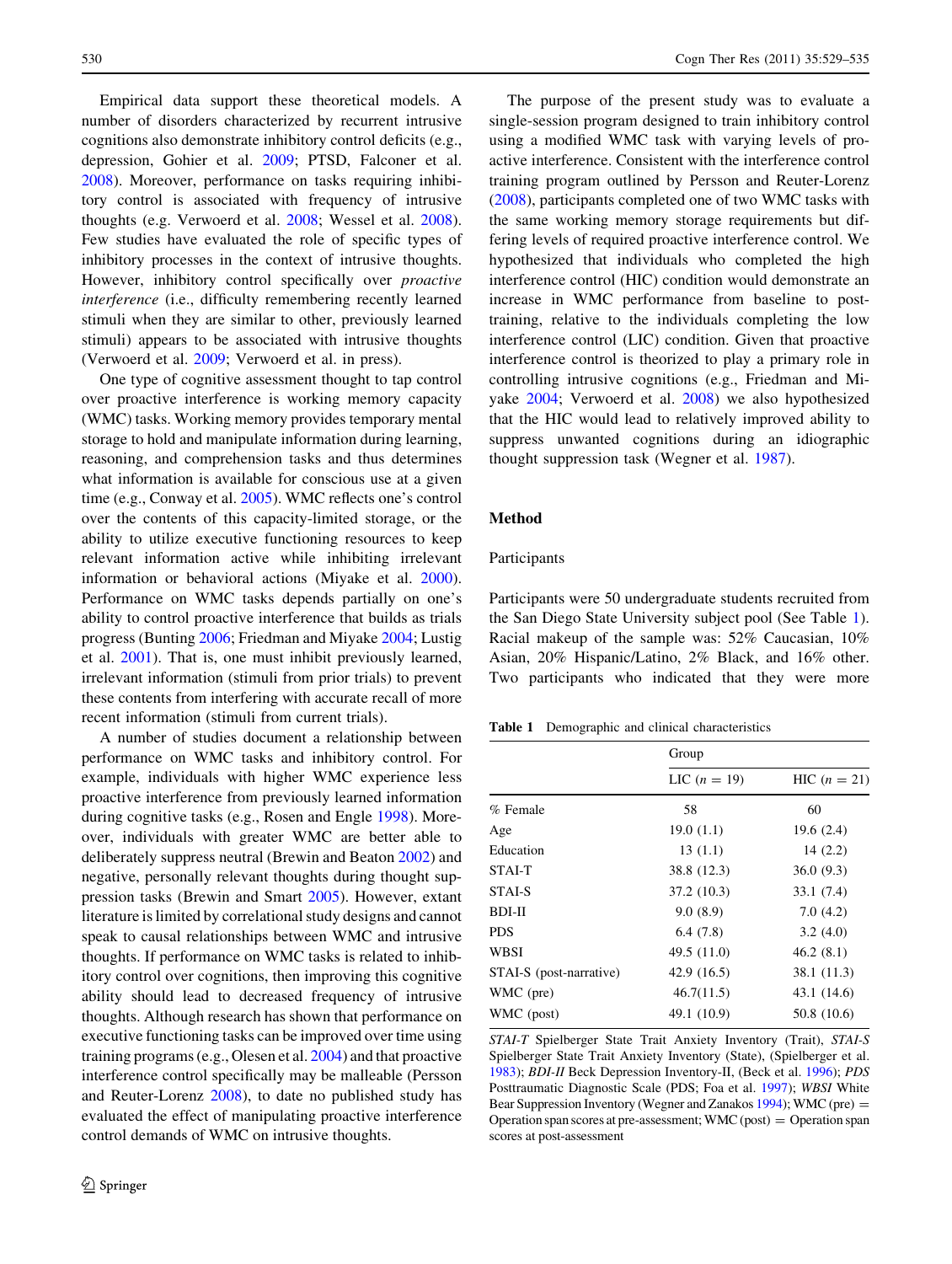comfortable speaking, reading or writing in a language other than English were excluded from data analysis. Participants were randomized to the HIC  $(n = 25)$  or LIC  $(n = 23)$  conditions.

## Assessments and Measures

Given that anxiety and depression may influence both cognitive performance and suppression ability (e.g., Brewin and Smart [2005\)](#page-5-0) we assessed these variables at baseline and during the manipulation and thought suppression tasks. The State Trait Anxiety Inventory (STAI; Spielberger et al. [1983\)](#page-6-0) was used to measure trait and state anxiety. Depression was assessed using the Beck Depression Inventory – II (BDI-II; Beck et al. [1996](#page-5-0)). Because we asked participants to describe a negative personal memory when selecting the thought suppression target (see Procedure for details), we also assessed trauma history and PTSD symptoms (i.e., in the event that individuals with trauma histories or PTSD symptoms wrote about more negative experiences, or had differential ability to suppress thoughts about such memories). PTSD symptoms were assessed using the Posttraumatic Diagnostic Scale (PDS; Foa et al. [1997\)](#page-5-0). These measures possess adequate psychometric properties (Beck et al. [1996;](#page-5-0) Foa et al. [1997,](#page-5-0) Spielberger et al. [1983](#page-6-0)). To assess participants' pre-existing tendency to experience intrusive thoughts, we administered the White Bear Suppression Inventory (WBSI; Wegner and Zanakos [1994](#page-6-0)). The WBSI comprises 15 items designed to measure individuals' frequency of intrusive thoughts (i.e., suppression failures), as well as trait-like tendency to attempt to suppress these thoughts. This measure has adequate psychometric properties (Wegner and Zanakos [1994](#page-6-0)). Participants also completed a brief demographic questionnaire.

#### Working Memory Capacity Assessment

WMC was assessed before and after the training program using a computerized Operation Span assessment (Ospan; Unsworth et al. [2005\)](#page-6-0). Each trial began with a fixation cross in the center of the screen for 500 ms. Then, a letter was presented on the screen for 500 ms, followed by a completed math problem (e.g.,  $1 + 3 = 6$ ). Participants indicated accuracy by selecting a corresponding mouse button. During the task, the participant's math accuracy was displayed in the lower left-hand corner of the screen. Participants were tested on working memory span sizes varying from two to six memoranda (Engle et al. [1999\)](#page-5-0). At the end of each set participants saw a recall screen listing twelve letters. Using the mouse, participants selected the letters they had seen in serial order of presentation. Sets and trials were presented in a different random order for each participant.

#### Training Program

To manipulate proactive interference, participants completed one of two modified Reading Span tasks (Rspan; Lustig et al. [2001](#page-5-0)). Similar to the Ospan, Rspan tasks require participants to simultaneously remember items while concurrently performing a secondary task. However unlike Ospan, Rspan involved reading a sentence and verifying its semantic accuracy (e.g., ''Jane walked her car in the park,'' correct answer: no) instead of verifying math accuracy. Participants completed three blocks of training in a single session. Within each block, participants were trained on span sizes of two to six, with three repetitions of each span size presented in random order (45 trials lasting approximately 30 min).

#### HIC Condition

The HIC condition was designed to contain high proactive interference across trials. To this end, memoranda for all trials in the HIC were words (Bunting [2006\)](#page-5-0). Words were one-syllable, high frequency words (e.g., arm, blue, sea). Thus, in order to perform well on the task participants were required to use proactive interference control to distinguish their memories of words from prior trials from those on each current trial.

# LIC Condition

The LIC condition was designed to contain relatively greater release from proactive interference. Consistent with prior research indicating that changing the type of memoranda decreases the amount of proactive interference in WMC tasks, memoranda for trials in the LIC alternated between words and numbers (digits one through 12) every three trials (Bunting [2006](#page-5-0)). Thus, although participants were required to remember the same total number of items as in the HIC (i.e., storage requirements were equivalent), there was relatively less proactive interference inherent in the task.

## Filler Task

Prior research indicates that participants may experience fatigue when completing multiple within-session cognitive tasks (e.g., Persson et al. [2007\)](#page-6-0). To minimize effects of fatigue, participants were given a brief break between the training program and the post-WMC assessment and before the thought suppression task. During these times, participants watched neutral film clips used in prior studies of emotion (Gross and Levenson [1995\)](#page-5-0) that depicted a series of nature scenes. Participants were informed that the purpose of the video was to provide a break between different portions of the study.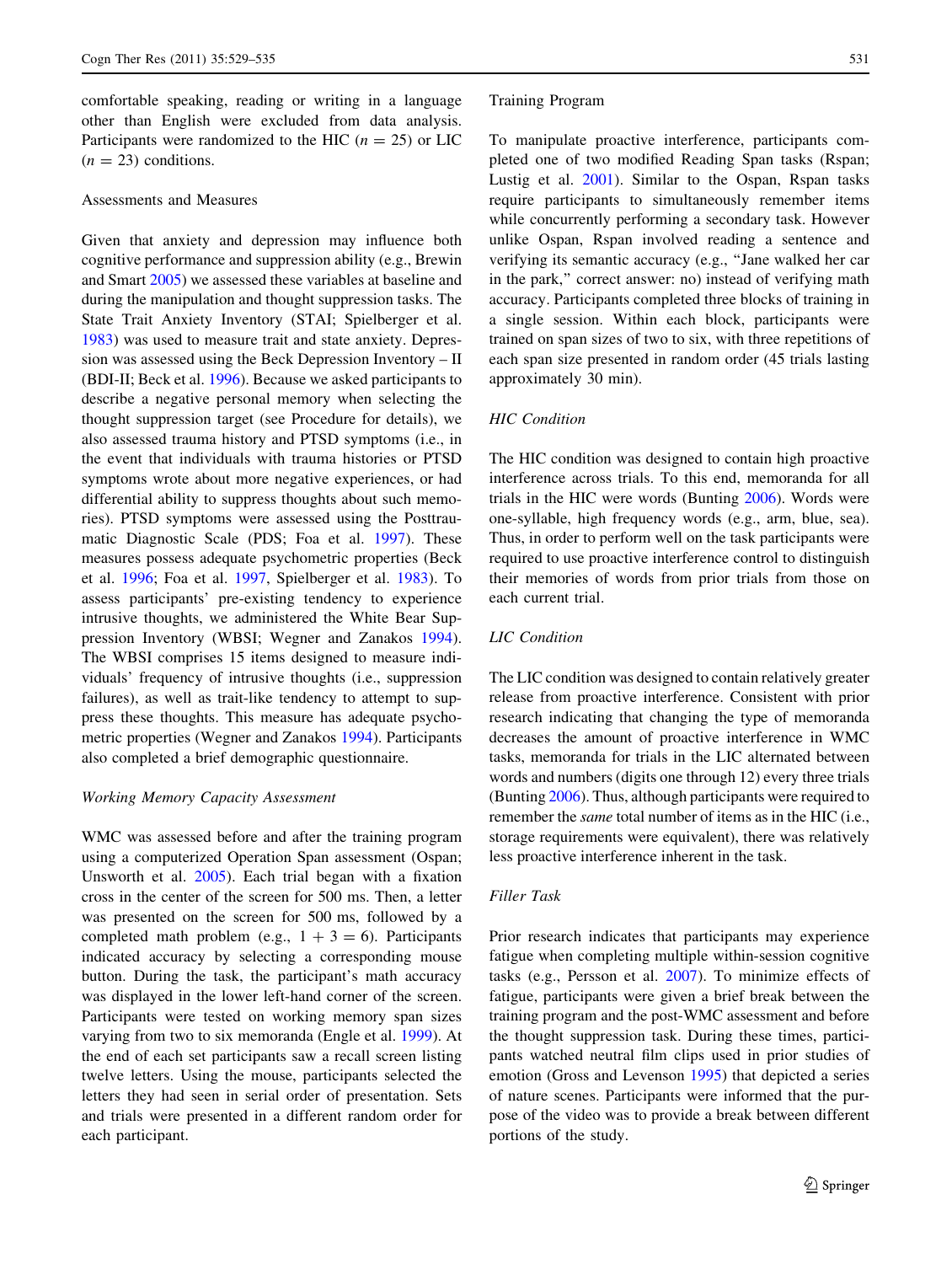#### Thought Monitoring Task

In order to assess thought regulation ability, participants completed a thought suppression task (Wegner et al. [1987](#page-6-0)). They were asked to select a negative personal memory as the target thought, and to indicate with a hand-held event marker each time they experienced the target thought (see Procedure for details).

## Memory Questionnaire

Participants completed a questionnaire consisting of 10-point single-item ratings assessing the emotional valence of the memory and their emotional reactions on several dimensions (unpleasant, distressing, disgusting, angry, sad).

#### Procedure

Participants first read and signed the study informed consent and completed the baseline self report questionnaires. Participants then completed the working memory assessment, the training program, neutral film, and the post-WMC assessment. Participants watched the second neutral video immediately after the post-WMC assessment. Next, participants completed the thought suppression task (derived from Markowitz and Borton [2002;](#page-5-0) Rosenthal and Follette [2007](#page-6-0)). Participants were first given a definition of intrusive thoughts (Salkovskis and Campbell [1994\)](#page-6-0). They were then instructed to identify a negative personal experience that had led them to experience intrusive thoughts. Participants were given a blank piece of paper, and were asked to write about their memory of the experience for 3 min. Participants were informed that the content of this narrative would be confidential, and that no one would see this content until the conclusion of the study. When 3 min had elapsed, the experimenter gave participants an envelope marked ''Confidential'' to put the paper in. Participants then completed a STAI-S and the memory questionnaire.

Next, participants completed the 15 min thought suppression task (Wegner et al. [1987;](#page-6-0) all instructions adapted from Najmi et al. [2009\)](#page-5-0). During this task, participants were asked to indicate the number of intrusive thoughts they experienced using a hand-held event marker. For the first and third five minute period, participants were told they could think about anything they wished. For the second five minute period, participants were asked to suppress thoughts about the memory. After the final period, participants were debriefed.

## Results

## Baseline Characteristics

Participants who failed to maintain the 85% math accuracy criterion on the WMC tasks were removed from data analyses (Conway et al. [2005\)](#page-5-0). This resulted in the removal of four participants in the HIC condition, and four in the LIC condition. Remaining individuals in the two groups did not differ on demographic ( $ps > .30$ ) or clinical characteristics ( $ps > .16$ ; See Table [1\)](#page-1-0).

#### Ratings of Narrative and Post-Narrative Anxiety

Independent sample  $t$  tests indicated that groups did not differ significantly in their ratings of the narrative's emotionality,  $t (38) = 1.24$ ,  $P = .22$  (HIC:  $M = 5.22$  $SD = 2.0$ ; LIC:  $M = 5.94$   $SD = 1.67$  or post-narrative anxiety,  $t(38) = 1.08$  $t(38) = 1.08$  $t(38) = 1.08$ ,  $P = .29$  (see Table 1).

#### Ospan Performance

We submitted Ospan item recall to a 2 (Group: HIC, LIC)  $\times$ 2 (Time: Pre-training, Post-training) analysis of variance (ANOVA) with repeated measurement on the second factor. The main effect of Group was not significant,  $F(1, 38) = .07$ ,  $P = .80$ . There was a significant main effect of Time,  $F(1, 38) = 20.40, P < .001, \eta_{\rm p}^2 = .35$ , that was modified by a significant interaction of Group X Time,  $F(1, 38) = 5.69$ ,  $P = .022$ ,  $\eta_{\rm p}^2 = .13$ . Follow-up paired samples  $t$  tests revealed that individuals in the HIC condition improved in WMC from pre to post assessment,  $t(20) = 4.79, P < .001, d = .53$ , while individuals in the LIC group did not,  $t(18) = 1.55$  $t(18) = 1.55$  $t(18) = 1.55$ ,  $P = .14$ . Table 1 presents the means for WMC performance.

#### Intrusions

Number of intrusions during each period were submitted to a 2 (Group: HIC, LIC)  $\times 3$  (Time: Monitoring, Suppression, Monitoring) ANOVA with repeated measurement on the last factor.<sup>1</sup> Results revealed a marginally significant main effect of Group,  $F(1, 38) = 3.84$ ,  $P = .058$ ,  $\eta_{\rm p}^2 = .09$ and a significant effect of Time,  $F(2, 76) = 3.84$ ,

<sup>&</sup>lt;sup>1</sup> Data for number of intrusions at each time point were positively skewed. Consistent with prior work in this area (e.g., Brewin and Smart [2005](#page-5-0)), outliers more than 3.3 SDs were adjusted to one value greater than the next highest value, and data were subjected to a square root transformation (Tabachnick & Fidell, [2001\)](#page-6-0). All analyses using the transformed data did not differ. To facilitate interpretability, we report raw data in the body of the manuscript. All statistical tests are reported for unequal variances (Greenhouse-Geisser for ANOVA, equal variances not assumed for t tests).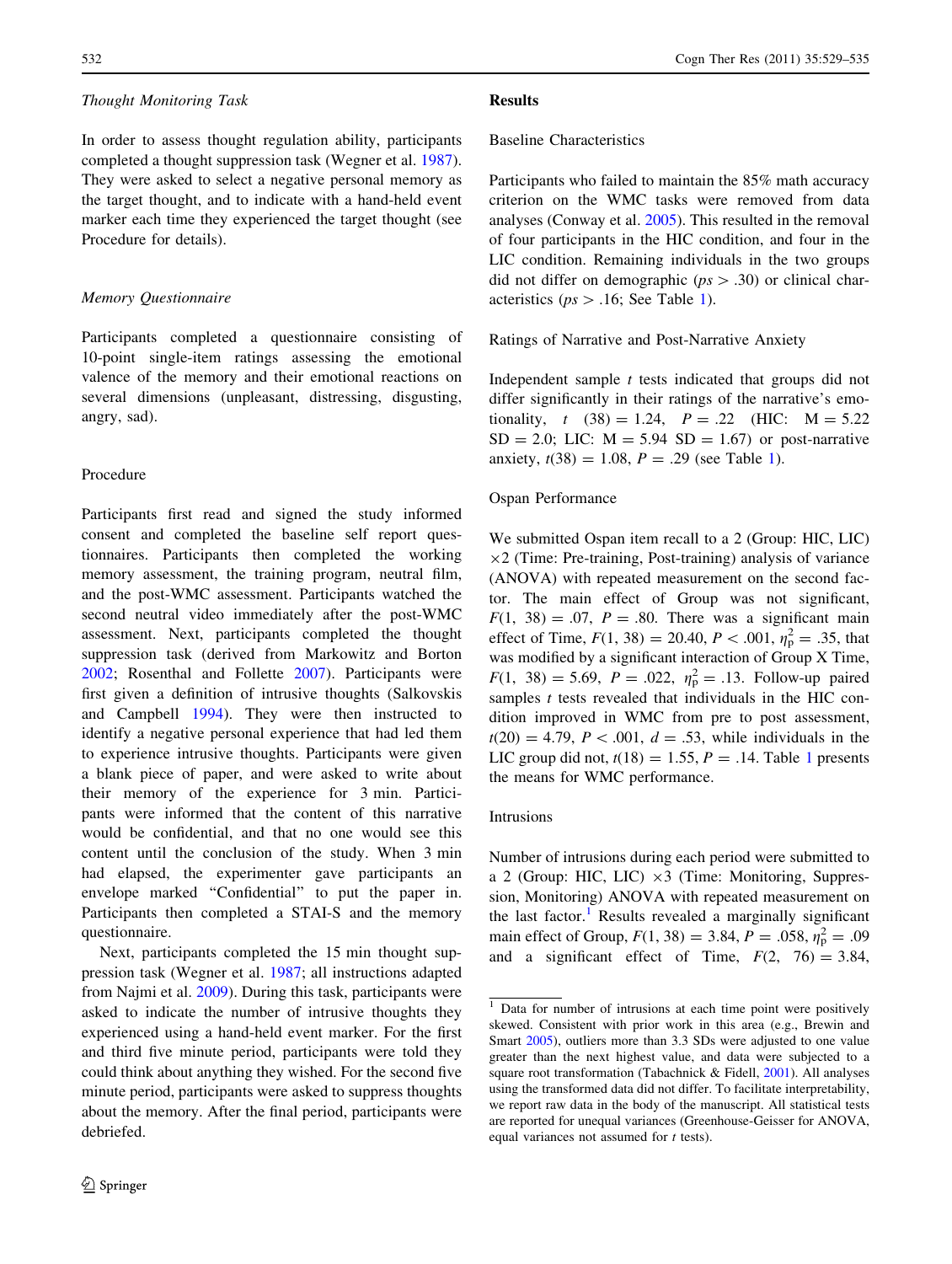

Fig. 1 Mean number of intrusions at each time point during thought suppression task (bars represent standard errors)

 $P = .026$ ,  $\eta_{\rm p}^2 = .10$ , that was modified by a significant interaction of Group X Time,  $F(2, 76) = 4.10$ ,  $P = .02$ ,  $\eta_{\rm p}^2$  = .10. Follow-up independent samples t tests between the groups revealed that individuals in the HIC and LIC conditions did not experience a significantly different number of intrusions during the initial thought monitoring period,  $t(38) = .32$ ,  $P = .75$ . However, individuals in the HIC condition experienced significantly fewer intrusive thoughts during the suppression period,  $t(38) = 2.23$ ,  $P =$ .045,  $d = .51$ , and during the post-suppression thought monitoring period,  $t(38) = 2.22$ ,  $P = .046$ ,  $d = .51$ . Paired sample  $t$  tests in each group indicated that participants in the LIC group did not demonstrate a significant change in intrusive thoughts from the baseline to the suppression period,  $t(18) = 1.25$ ,  $P = .23$ . Individuals in the HIC condition, however, experienced significantly fewer intrusive thoughts during the suppression period relative to the monitoring period,  $t(20) = 3.39$ ,  $P = .003$ . From the suppression period to the final monitoring period, individuals in the LIC condition demonstrated a marginally significant decrease in intrusive thoughts  $t(18) = 2.08$ ,  $P = 0.053$ , while individuals in the HIC group demonstrated a non-significant decrease in intrusive thoughts,  $t(20) =$ 1.51,  $P = 0.15$ . Figure 1 illustrates intrusions by group and time period.

## **Discussion**

The goal of the current study was to examine the malleability of inhibitory control processes using a modified WMC task and to evaluate the effect of this training on the ability to regulate intrusive thoughts. Consistent with hypotheses, results indicated that participants in the HIC condition demonstrated significantly greater improvements on WMC performance relative to those in the LIC condition. The pattern of WMC scores of participants in the LIC condition are consistent with prior studies that

administered repeated Ospan tasks to assess test–retest reliability, suggesting that individuals in this condition performed similar to individuals who did not receive any manipulation (Unsworth et al. [2005](#page-6-0)). Participants in the HIC condition experienced fewer intrusive thoughts during and after suppression than did individuals in the LIC condition and only participants in the HIC condition experienced a significant decrease in intrusive thoughts when instructed to suppress their thoughts.

These findings suggest that modifying participants' control of proactive interference using these WMC tasks resulted in greater ability to inhibit unwanted thoughts during the thought suppression task for those in the HIC relative to the LIC. Results from this study converge with research demonstrating malleability of executive functioning with practice (e.g., Persson and Reuter-Lorenz [2008\)](#page-6-0) and extend this literature by demonstrating that improvements in WMC (rather than absolute levels of WMC) influenced the regulation of intrusive thoughts. Moreover, the present findings support theoretical accounts of a relationship between domain-general executive functioning and the regulation of intrusive cognitions (e.g., Verwoerd et al. [2008](#page-6-0)).

Clinical disorders, and emotional distress in general, are associated with deficits in specific aspects of executive functioning (e.g., poor attention control in anxiety, Eysenck et al. [2007;](#page-5-0) difficulty removing negative information from working memory in depression, Joormann and Gotlib [2008](#page-5-0)). A growing body of evidence indicates that computer based interventions can effectively modify etiologically significant cognitive biases (e.g., attention bias) and decrease anxiety symptoms (for a recent meta-analysis see Hakamata et al. [2010](#page-5-0)). Given the role of inhibitory control in regulating cognitions, this form of executive functioning might be targeted using similar interventions. We are currently evaluating the effects of a 4-week version of the present cognitive training program in a sample of women with PTSD (see author note). Results from this study will provide further evidence regarding the clinical utility of executive functioning training programs.

Although the present results supported the study hypotheses, a number of limitations deserve consideration. First, replication of these findings is needed in patient populations to evaluate the effect of such training on intrusive thoughts in individuals with psychopathology. Second, the generalizability of the training procedures to other inhibitory control tasks remains unclear. While some executive functioning training studies have found that effects transfer to novel types of tasks, these findings are scarce (Persson and Reuter-Lorenz [2008\)](#page-6-0). Further research is needed to determine whether and how these effects extend to other types of cognitive tasks that rely on inhibitory control. Additionally, the assessment of intrusions in the present study was limited to a within-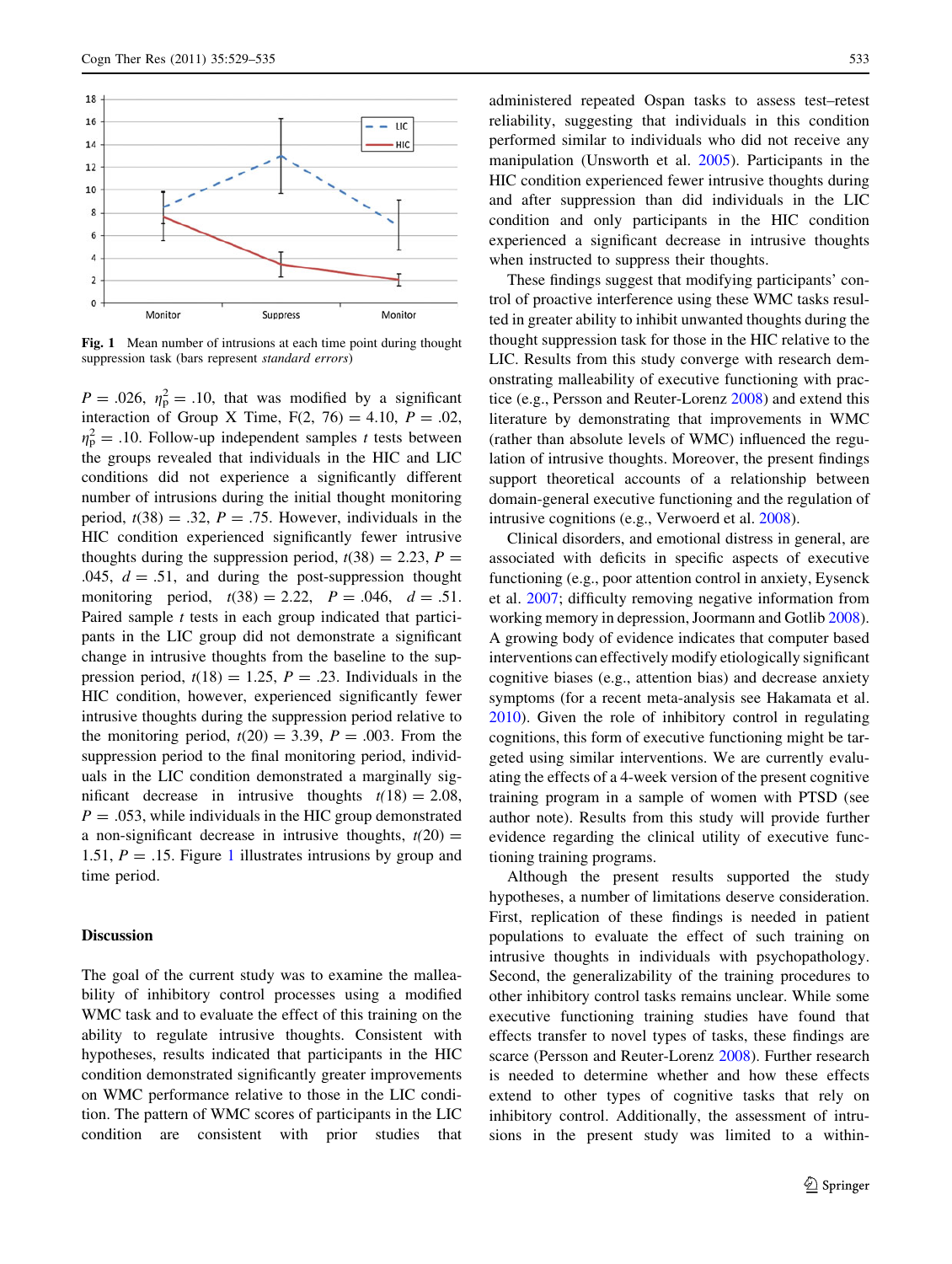<span id="page-5-0"></span>laboratory suppression task. We selected this task as to index of cognitive control but cannot speak to the effectiveness or benefit of using suppression as an emotion regulation strategy. It is possible that cognitive control increases the likelihood of successful suppression, but that unsuccessful suppression alone or coupled with negative beliefs about the suppression failure creates or perpetuates negative emotion. Although this approach offered experimental control, other approaches such as an intrusion diary might offer a more ecologically valid assessment of the presence of unwanted cognitions, as well as the duration of the effects of the manipulation.

In summary, the present experiment represents the first examination of the effect of WMC training on intrusive thoughts. Results indicate that a WMC training program that contains high levels of proactive interference may improve cognitive performance on WMC tasks. Individuals who underwent this training experienced fewer intrusive thoughts about a negative, personally relevant thought during and after attempting to suppress this memory. Findings support theoretical models of intrusive thoughts as failures of inhibitory control and suggest that variations of these training procedures may have utility in clinical populations.

Acknowledgments This study was supported by grants from the National Institutes of Health awarded to the first (1F31MH088170- 01) and second author (R34 MH073004-01, R34 MH077129-01). We would like to thank Rachel Lale, Salena McCaslin, and Laura Peterson for their help in data collection for this project, and Dr. Charles Taylor for his helpful comments on an earlier version of this manuscript.

# References

- Anderson, M. C., & Levy, B. J. (2009). Suppressing unwanted memories. Current Directions in Psychological Science, 18(4), 189–194. doi:[10.1111/j.1467-8721.2009.01634.x.](http://dx.doi.org/10.1111/j.1467-8721.2009.01634.x)
- Beck, A. T., Steer, A., & Brown, K. (1996). Beck Depression Inventory-II. San Antonio, TX: Harcourt Brace.
- Brewin, C. R., & Beaton, A. (2002). Thought suppression, intelligence, and working memory capacity. Behaviour Research and Therapy, 40(8), 923–930. doi[:10.1016/S0005-7967\(01\)00127-9.](http://dx.doi.org/10.1016/S0005-7967(01)00127-9)
- Brewin, C. R., Gregory, J. D., Lipton, M., & Burgess, N. (2010). Intrusive images in psychological disorders: Characteristics, neural mechanisms, and treatment implications. Psychological Review, 117(1), 210–232. doi:[10.1037/a0018113](http://dx.doi.org/10.1037/a0018113).
- Brewin, C. R., & Smart, L. (2005). Working memory capacity and suppression of intrusive thoughts. Journal of Behavior Therapy and Experimental Psychiatry, 36(1), 61–68. doi:[10.1016/j.jbtep.](http://dx.doi.org/10.1016/j.jbtep.2004.11.006) [2004.11.006](http://dx.doi.org/10.1016/j.jbtep.2004.11.006).
- Bunting, M. (2006). Proactive interference and item similarity in working memory. Journal of Experimental Psychology. Learning, Memory, and Cognition, 32(2), 183–196. doi[:10.1037/0278-](http://dx.doi.org/10.1037/0278-7393.32.2.183) [7393.32.2.183.](http://dx.doi.org/10.1037/0278-7393.32.2.183)
- Bywaters, M., Andrade, J., & Turpin, G. (2004). Intrusive and non-intrusive memories in a non-clinical sample: The effects of mood and affect on imagery vividness. Memory.Special

Issue:  $\lt b$  Memory  $\lt/b$  > : Mental Imagery and Memory in Psychopathology, 12(4), 467–478. doi[:10.1080/096582104](http://dx.doi.org/10.1080/09658210444000089) [44000089](http://dx.doi.org/10.1080/09658210444000089).

- Conway, A. R. A., Kane, M. J., Bunting, M. F., Hambrick, D. Z., Wilhelm, O., & Engle, R. W. (2005). Working memory span tasks: A methodological review and user's guide. Psychonomic Bulletin & Review.Special Issue: Memory Strength and Recency Judgments, 12(5), 769-786. Retrieved from [www.csa.com](http://www.csa.com).
- Engle, R. W., Tuholski, S. W., Laughlin, J. E., & Conway, A. R. A. (1999). Working memory, short-term memory, and general fluid intelligence: A latent-variable approach. Journal of Experimental Psychology: General, 128(3), 309–331. doi:[10.1037/0096-](http://dx.doi.org/10.1037/0096-3445.128.3.309) [3445.128.3.309](http://dx.doi.org/10.1037/0096-3445.128.3.309).
- Eysenck, M. W., Derakshan, N., Santos, R., & Calvo, M. G. (2007). Anxiety and cognitive performance: Attentional control theory. Emotion, 7(2), 336–353. doi:[10.1037/1528-3542.7.2.336.](http://dx.doi.org/10.1037/1528-3542.7.2.336)
- Falconer, E., Bryant, R., Felmingham, K. L., Kemp, A. H., Gordon, E., Peduto, A., Olivieri, G., & Williams, L. M. (2008). The neural networks of inhibitory control in posttraumatic stress disorder. Journal of Psychiatry & Neuroscience, 33(5), 413–422. Retrieved from [www.csa.com](http://www.csa.com).
- Foa, E. B., Cashman, L., Jaycox, L., & Perry, K. (1997). The validation of a self-report measure of posttraumatic stress disorder: The posttraumatic diagnostic scale. Psychological Assessment, 9(4), 445–451. doi:[10.1037/1040-3590.9.4.445.](http://dx.doi.org/10.1037/1040-3590.9.4.445)
- Friedman, N. P., & Miyake, A. (2004). The relations among inhibition and interference control functions: A latent-variable analysis. Journal of Experimental Psychology: General, 133(1), 101–135. doi[:10.1037/0096-3445.133.1.101.](http://dx.doi.org/10.1037/0096-3445.133.1.101)
- Gohier, B., Ferracci, L., Surguladze, S. A., Lawrence, E., Hage, W. E., Kefi, M. Z., et al. (2009). Cognitive inhibition and working memory in unipolar depression. Journal of Affective Disorders, 116(1–2), 100–105. doi:[10.1016/j.jad.2008.10.028](http://dx.doi.org/10.1016/j.jad.2008.10.028).
- Gross, J. J., & Levenson, R. W. (1995). Emotion elicitation using films. Cognition and Emotion, 9(1), 87–108. doi[:10.1080/](http://dx.doi.org/10.1080/02699939508408966) [02699939508408966](http://dx.doi.org/10.1080/02699939508408966).
- Hakamata, Y., Lissek, S., Bar-Haim, Y., Britton, J. C., Fox, N. A., Leibenluft, E., et al. (2010). Attention bias modification treatment: A meta-analysis toward the establishment of novel treatment for anxiety. Biological Psychiatry, 68(11), 982–990. doi[:10.1016/j.biopsych.2010.07.021.](http://dx.doi.org/10.1016/j.biopsych.2010.07.021)
- Joormann, J., & Gotlib, I. H. (2008). Updating the contents of working memory in depression: Interference from irrelevant negative material. Journal of Abnormal Psychology, 117(1), 182–192. doi:[10.1037/0021-843X.117.1.182](http://dx.doi.org/10.1037/0021-843X.117.1.182).
- Joormann, J., Yoon, K. L., & Siemer, M. (2010). Cognition and emotion regulation. In A. M. Kring, & D. M. Sloan (Eds.), Emotion regulation and psychopathology: A transdiagnostic approach to etiology and treatment. (pp. 174–203). New York, NY, US: Guilford Press. Retrieved from [www.csa.com](http://www.csa.com).
- Lustig, C., May, C. P., & Hasher, L. (2001). Working memory span and the role of proactive interference. Journal of Experimental Psychology: General, 130(2), 199–207. doi:[10.1037/0096-3445.](http://dx.doi.org/10.1037/0096-3445.130.2.199) [130.2.199](http://dx.doi.org/10.1037/0096-3445.130.2.199).
- Markowitz, L. J., & Borton, J. L. S. (2002). Suppression of negative self-referent and neutral thoughts: A preliminary investigation. Behavioural and Cognitive Psychotherapy, 30(3), 271–277. doi: [10.1017/S135246580200303X](http://dx.doi.org/10.1017/S135246580200303X).
- Miyake, A., Friedman, N. P., Emerson, M. J., Witzki, A. H., & Howerter, A. (2000). The unity and diversity of executive functions and their contributions to complex ''frontal lobe'' tasks: A latent variable analysis. Cognitive Psychology, 41(1), 49–100. doi:[10.1006/cogp.1999.0734](http://dx.doi.org/10.1006/cogp.1999.0734).
- Najmi, S., Riemann, B. C., & Wegner, D. M. (2009). Managing unwanted intrusive thoughts in obsessive-compulsive disorder: Relative effectiveness of suppression, focused distraction, and